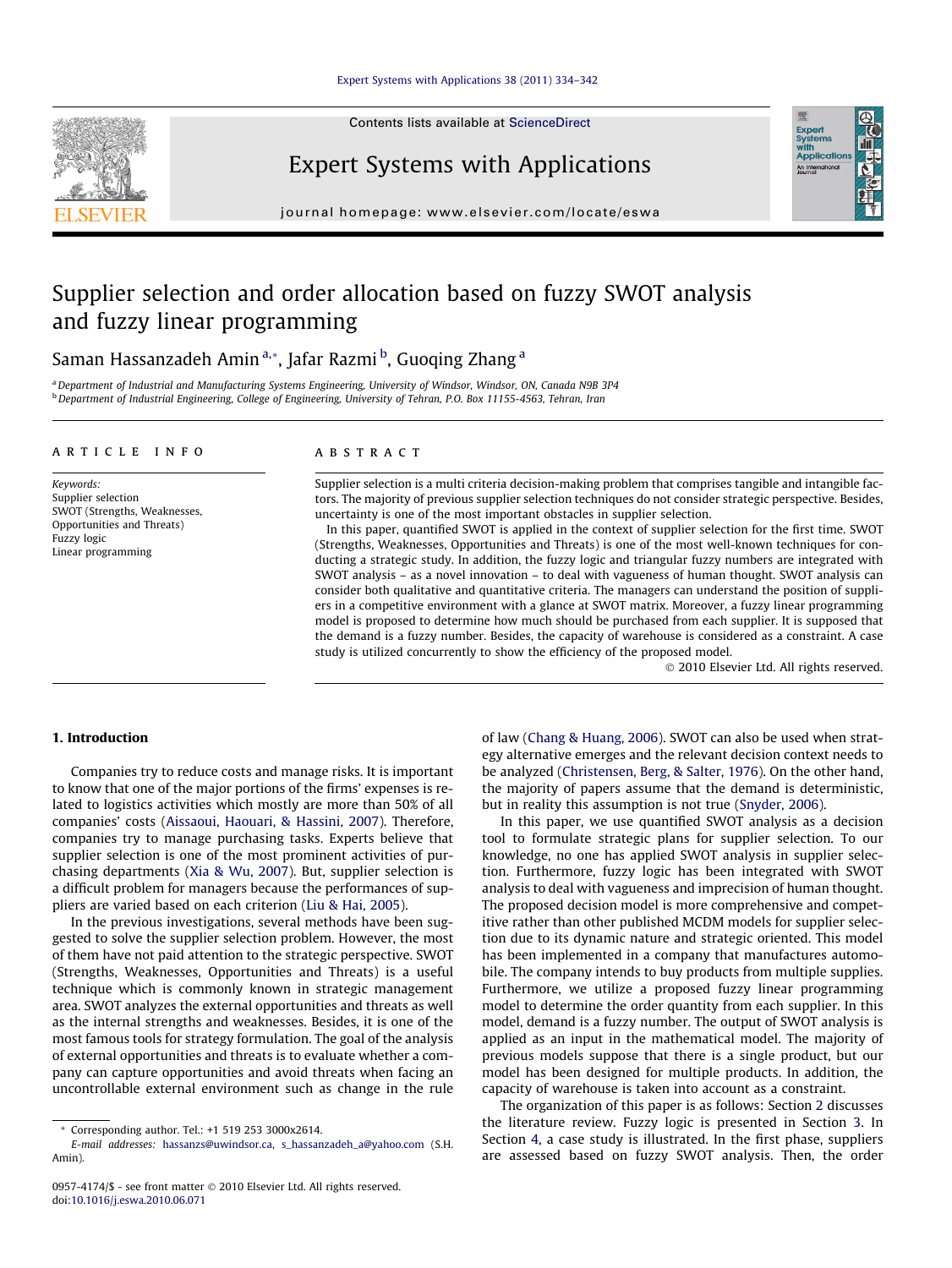<span id="page-1-0"></span>quantity is determined by a fuzzy linear programming model. Subsequently, discussion is presented in Section [5](#page--1-0). Finally, conclusions are presented in Section [6](#page--1-0).

#### 2. Literature review

Supplier selection is a multi criteria decision-making problem. Criteria and decision-making techniques are two important elements in a supplier selection problem. [Dickson \(1966\)](#page--1-0) was one of the first ones in this field of study. He identified 23 different criteria for supplier selection based on a questionnaire sent to managers of companies of North America. These criteria include quality, delivery, performance, warrant and claim policy, production facilities and capacity, net price, and technical capabilities. [Moore](#page--1-0) [and Fearon \(1973\)](#page--1-0) presented a review where focused on industry applications of computer-assisted supplier selection models. [Weber, Current, and Benton \(1991\)](#page--1-0) categorized the literature on supplier selection by reviewing 74 articles. They identified price, delivery, quality, facilities and capacity, geographic location, and technology capability. [De Boer, Labro, and Morlacchi \(2001\)](#page--1-0) identified four stages in supplier selection problem which consist of problem formulation, formulation of criteria, qualification and final selection. They stated that the majority of authors have focused on final selection stage. [Degraeve, Labro, and Roodhoofi \(2004\)](#page--1-0) presented some published supplier selection models and compared their relative efficiency using the total cost of ownership. [Aissaoui](#page--1-0) [et al. \(2007\)](#page--1-0) have presented another literature review according to the purchasing process. Their proposed classification is based on single and multiple items and periods.

#### 2.1. Supplier selection based on fuzzy logic

Uncertainty is one of the most challenging but important problems in SCM [\(Melo, Nickel, & Saldanha-da-Gama, 2009; Snyder,](#page--1-0) [2006](#page--1-0)). In order to solve the problem of ambiguity of the attributes' outcomes in the realistic environment some researchers have used assorted methods based on fuzzy sets theory (FST) and fuzzy logic. [Li, Fun, and Hung \(1997\)](#page--1-0) used fuzzy sets theory in supplier selection problem to consider imprecise data. [Kwong, Ip, and Chan](#page--1-0) [\(2002\)](#page--1-0) presented fuzzy expert system for supplier assessment; however, application of their proposed method is difficult in practice. [Kahraman, Cebeci, and Ulukan \(2003\)](#page--1-0) utilized fuzzy analytical hierarchy process to select the best suppliers. [Jain, Tiwari, and](#page--1-0) [Chan \(2004\)](#page--1-0) evaluated the supplier performance using an evolutionary fuzzy-based approach and linguistic variables. [Kumar, Vrat,](#page--1-0) [and Shankar \(2004, 2006\)](#page--1-0) focused on fuzzy goal programming to solve a vendor selection problem. They minimized cost, rejections and late deliveries simultaneously. [Bevilacqua, Ciarapica, and](#page--1-0) [Giacchetta \(2006\)](#page--1-0) suggested a method that utilizes the house of quality concept for the supplier selection, but they ignored quantitative metrics. They used triangular fuzzy numbers. [Bottani and](#page--1-0) [Rizzi \(2006\)](#page--1-0) presented a fuzzy approach for the selection of the most suitable 3PL service provider. They applied fuzzy TOPSIS. [Chou and Chang \(2008\)](#page--1-0) presented a fuzzy multi attribute rating technique approach for solving the vendor selection problem from the perspective of strategic management. They utilized triangular fuzzy numbers; however, the model does not regard external criteria such as opportunities and threats. [Amin and Razmi \(2009\)](#page--1-0) proposed an integrated model which covers supplier selection, evaluation and development stages. Besides, they applied a fuzzy-based algorithm for selecting the best Internet service provider (ISP). In other words, they examined the supplier selection in service environments. The most of above literature has discussed the strengths and weaknesses of the suppliers without considering the external attributes and strategic perspective. In the proposed method it will be illustrated that how the SWOT method can be applied to respond this shortage.

#### 2.2. Supplier selection and order lot sizing

Some authors not only solve the supplier selection problem, but also they determine how much should be purchased from each selected supplier. The majority of these papers have written in manufacturing environments. [Ghodsypour and O'Brien \(1998\)](#page--1-0) combined analytical hierarchy process (AHP) and linear programming to consider both tangible and intangible factors in supplier selection problem. However, their model is deterministic and does not consider uncertainty in human though. In this paper, we extend their model. [Weber, Current, and Desai \(2000\)](#page--1-0) utilized DEA for evaluating the suppliers and multi-objective programming for determining the vendor order quantity. [Kim, Leung, Taepark,](#page--1-0) [Zhang, and Lee \(2002\)](#page--1-0) considered a supply network consisting of a manufacturer and its suppliers. They formulated a nonlinear programming model and determined how much of each raw material and component part to order from which supplier according to the capacity of suppliers and manufacturer. It is assumed that demand is stochastic. However, they only determined the order quantity and they did not select the suppliers. [Liao and Rittscher \(2007\)](#page--1-0) proposed a multi-objective supplier selection model under stochastic demand conditions. Stochastic supplier selection has been determined with simultaneous consideration of the cost, quality, delivery and flexibility according to the limitations of capacity. [Xia and](#page--1-0) [Wu \(2007\)](#page--1-0) presented a new method based on analytical hierarchy process improved by rough sets theory and multi-objective to determine the number of suppliers and the order quantity allocated to these suppliers. In addition, they considered discount. [Wadhwa and Ravindran \(2007\)](#page--1-0) optimized Price, lead-time and rejects (quality) to select the best vendor in the field of outsourcing. They applied quantity discount in the model. [Faez, Ghodsypour,](#page--1-0) [and O'Brien \(2009\)](#page--1-0) proposed vendor selection and order allocation using an integrated fuzzy case-based reasoning and mix integer programming model. However, they did not examine strategic issues in the process of supplier selection. [Demirtas and Ustun](#page--1-0) [\(2008\)](#page--1-0) presented integrated approach of analytic network process (ANP) and multi-objective linear programming for selecting the best suppliers. The main purpose of integrated models is to consider both qualitative and quantitative criteria. According to these papers, most of authors have used multi-objective programming for lot sizing.

#### 2.3. SWOT

SWOT is a management tool to formulate strategic action plans. [Christensen et al. \(1976\)](#page--1-0) developed the SWOT analysis on the basis of Grand Strategy Matrix (GSM). SWOT is an acronym for strengths, weaknesses, opportunities and threats. It involves specifying the objective of the business venture or project and identifying the internal and external factors that are favorable and unfavorable for achieving that objective. SWOT maximizes strengths and opportunities, and minimizes threats and weaknesses. In other words, it transforms weaknesses into strengths, and threats into opportunities ([Arslan & Deha Er, 2008; Christensen et al., 1976\)](#page--1-0). [Kurttila, Pesonen, Kangas, and Kajanus \(2000\)](#page--1-0) presented a new hybrid method for improving the usability of SWOT analysis. They combined SWOT and analytic hierarchy process (AHP) to provide information for strategic planning processes. [Chang and Huang](#page--1-0) [\(2006\)](#page--1-0) also suggested the quantified SWOT analytical method which was adapted to the concept of Multiple-Attribute Decision Making. They used AHP and a multi-layer scheme to simplify complicated problems. They performed SWOT analysis on several enterprises concurrently. It is well known that through AHP, the